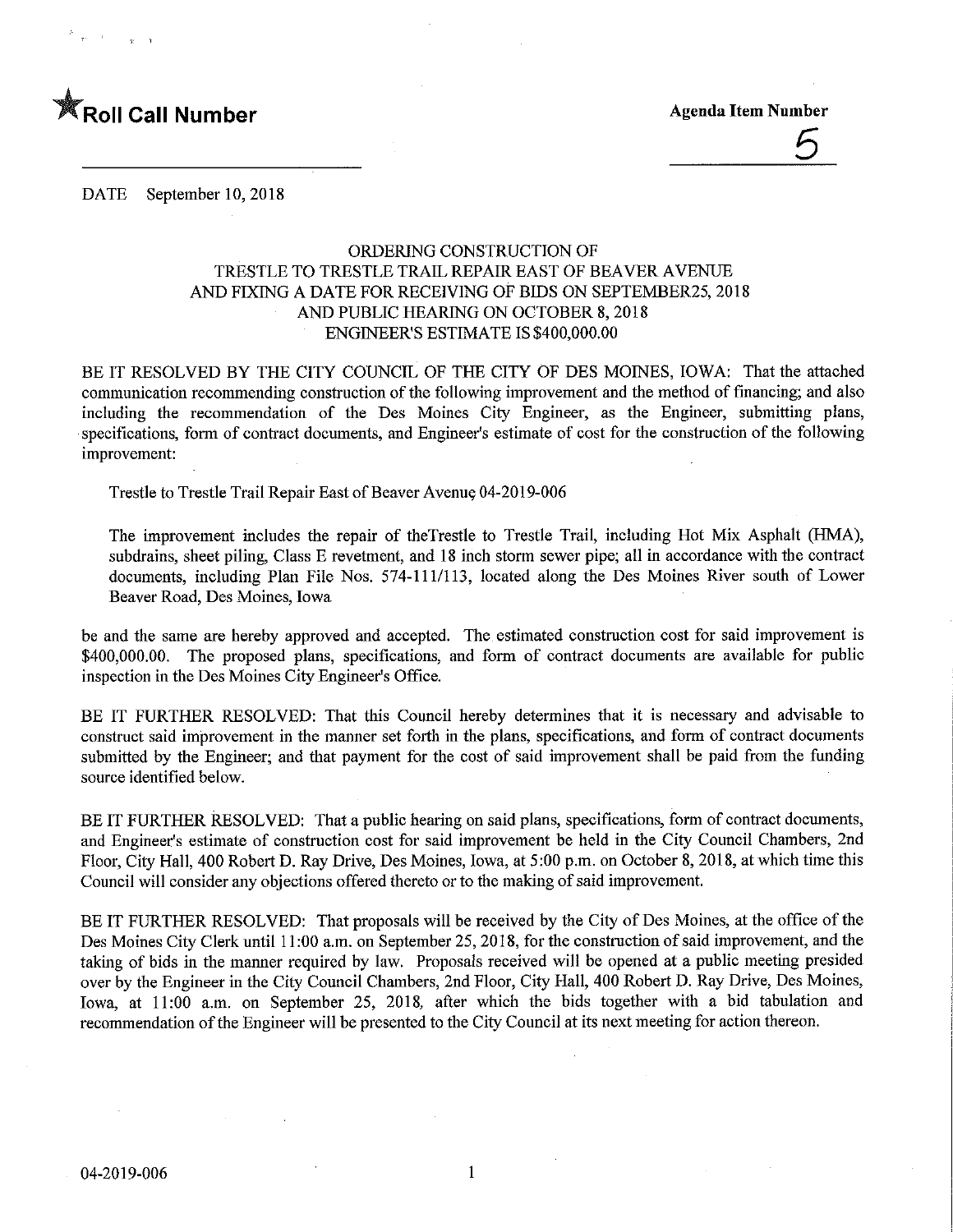Foll Call Number **Agents** Agenda Item Number

6

DATE September 10, 2018

BE IT FURTHER RESOLVED: That an appropriate Notice to Bidders for said improvement be posted, and Notice of Public Hearing for said improvement be published in the Des Moines Register, all as provided and directed by Chapter 26 and/or 314, Code of Iowa.

(City Council Communication Number  $18 - 150$  attached.)

Moved by to adopt.

Kathleen Vanderpool Deputy City Attorney Robert L. Fagen Des Moines Finance Director

 $\mathsf{Sh}^{\widetilde{\mathsf{N}}}_{\mathrm{Fr}}$ Funding Source: 2018-2019 CIP, Page Parks - 8, Multi-Use Trails, PK045, G. O. Bonds

FORM APPROVED: FUNDS AVAILABLE

| <b>COUNCIL ACTION</b> | <b>YEAS</b> | <b>NAYS</b> | <b>PASS</b>     | <b>ABSENT</b> |  |
|-----------------------|-------------|-------------|-----------------|---------------|--|
| <b>COWNIE</b>         |             |             |                 |               |  |
| <b>BOESEN</b>         |             |             |                 |               |  |
| <b>COLEMAN</b>        |             |             |                 |               |  |
| <b>GATTO</b>          |             |             |                 |               |  |
| <b>GRAY</b>           |             |             |                 |               |  |
| <b>MANDELBAUM</b>     |             |             |                 |               |  |
| WESTERGAARD           |             |             |                 |               |  |
| <b>TOTAL</b>          |             |             |                 |               |  |
| <b>MOTION CARRIED</b> |             |             | <b>APPROVED</b> |               |  |
|                       |             |             |                 |               |  |
|                       |             |             |                 |               |  |

I, Diane Rauh, City Clerk of said City Council, hereby certify that at a meeting of the City Council, held on the above date, among other proceedings the above was adopted.

IN WITNESS WHEREOF, I have hereunto set my hand and affixed my seal the day and year first above written.

Mayor

 $\overline{2}$